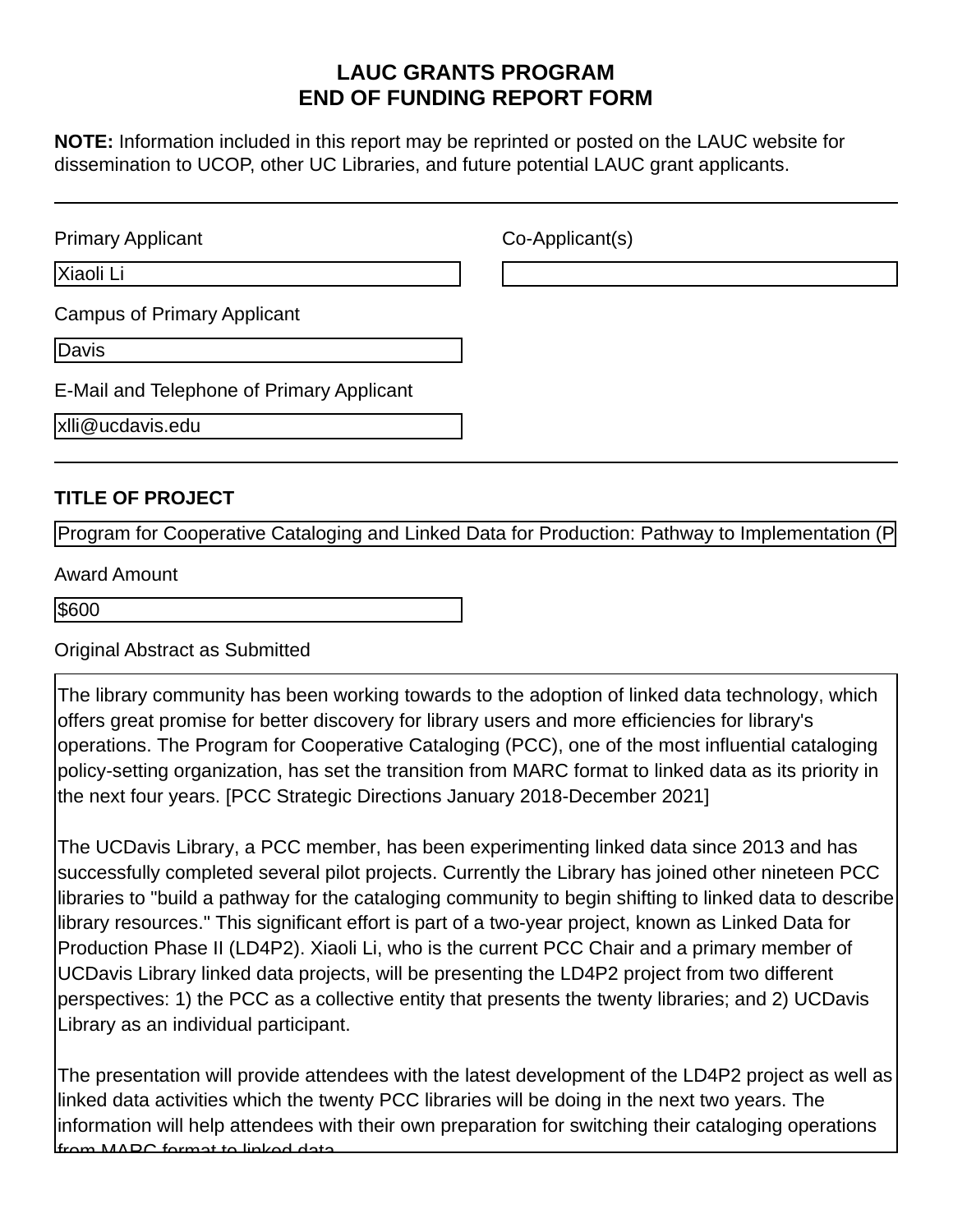# **ACCOMPLISHMENTS AND EVALUATION**

Please respond to the following as appropriate:

-Describe what was achieved during the time period of the grant.

-What aspects were completed as proposed? If your study could not be completed as proposed, explain how your plans were altered.

-Did the project accomplish what it intended? Did it make a difference?

-Include any relevant quantitative data, if applicable (e.g. How many individuals have benefited from this project? In what way? This may include various output measures such as circulation, reference transactions, program attendance, survey responses, etc. as appropriate.) -Include any anecdotes, if applicable.

-What would you do differently next time, if anything?

I attended the America Library Association Midwinter meeting in Seattle and delivered the presentation.

Is your project completed?

Yes

 $\bigcap$  No

If No, what is needed to complete the project? More time, funds?